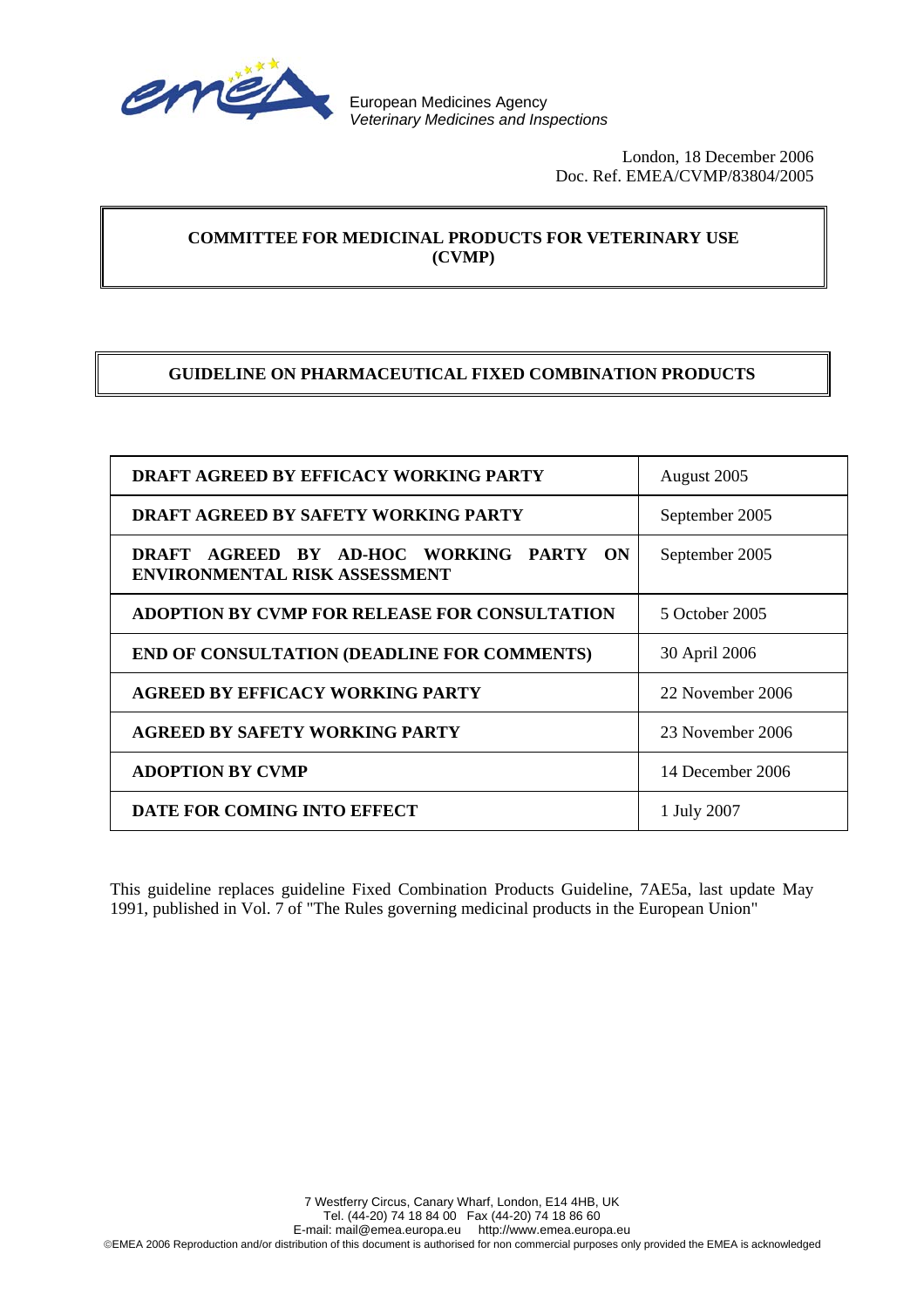# GUIDELINE ON PHARMACEUTICAL FIXED COMBINATION PRODUCTS

## **TABLE OF CONTENTS**

| 1.  |       |                                                                            |  |
|-----|-------|----------------------------------------------------------------------------|--|
| 2.  |       |                                                                            |  |
| 3.  |       |                                                                            |  |
| 4.  |       |                                                                            |  |
| 4.1 |       |                                                                            |  |
| 4.2 |       |                                                                            |  |
| 4.3 |       |                                                                            |  |
| 5.  |       |                                                                            |  |
| 6.  |       |                                                                            |  |
| 6.1 |       |                                                                            |  |
|     | 6.1.1 |                                                                            |  |
|     | 6.1.2 |                                                                            |  |
|     | 6.1.3 |                                                                            |  |
| 6.2 |       |                                                                            |  |
|     | 6.2.1 |                                                                            |  |
|     | 6.2.2 | Part 4: Specific requirements for preclinical and clinical documentation 7 |  |
| 7.  |       |                                                                            |  |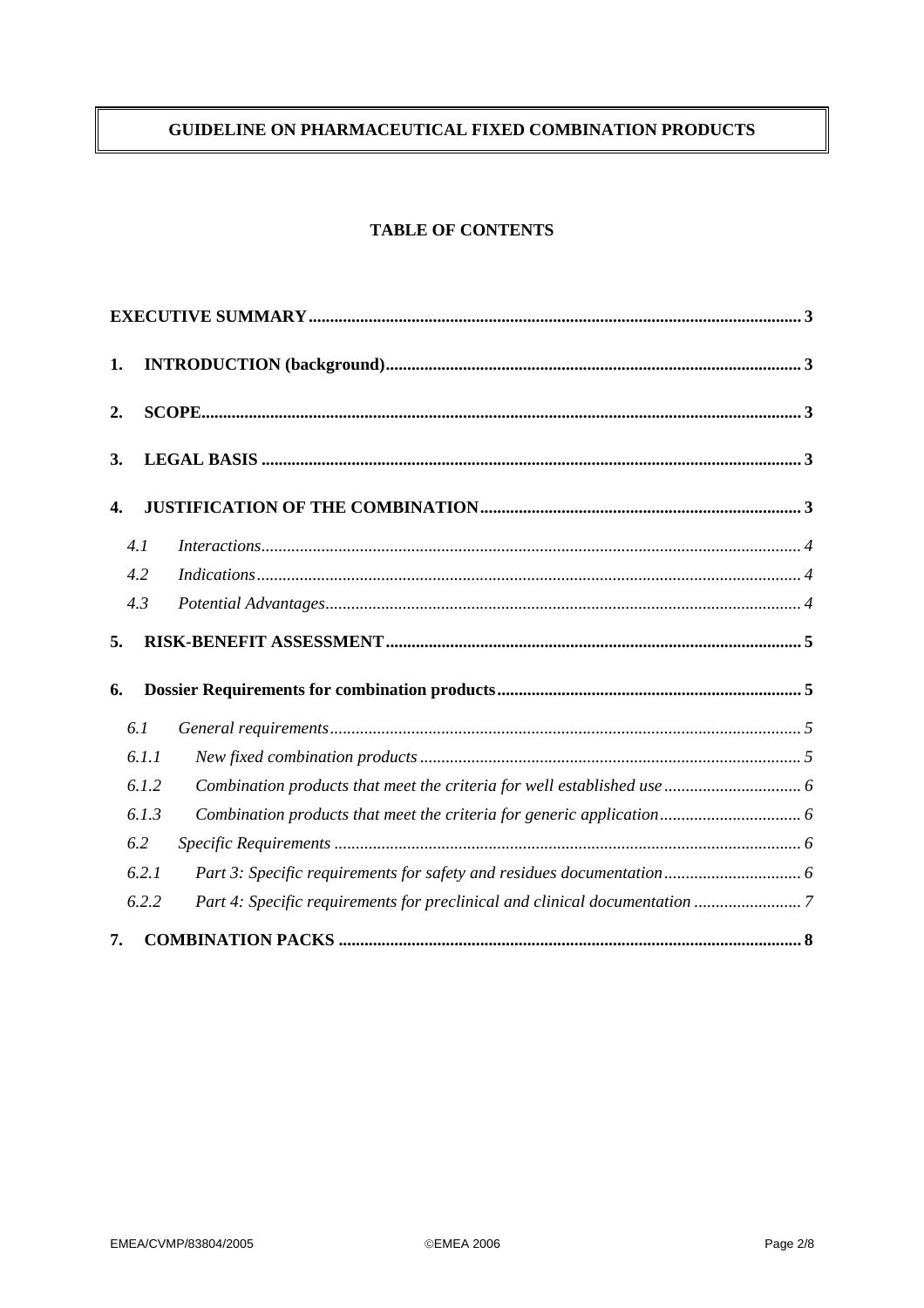### **EXECUTIVE SUMMARY**

This Guideline outlines the conditions and data requirements for efficacy, safety and residues documentation for veterinary pharmaceutical fixed combination products and should be read in conjunction with current EU/VICH Guidelines.

## **1. INTRODUCTION (BACKGROUND)**

The aim of this guideline is to outline and clarify data requirements for efficacy, safety and residues documentation for veterinary medicinal products, containing 2 or more active substances (so called "fixed combination products"). It is noticed that data on the separate active substances, usually available as a single substance product, are considered as the basis for data on fixed combination products.

### **2. SCOPE**

This Guideline outlines the conditions and data requirements that apply to fixed combination products and should be read in conjunction with current EU/VICH Guidelines (e.g. Good Clinical Practice; Pharmacokinetics, Target Animal Safety).

The objectives of this guideline are:

- to indicate possible advantages and disadvantages, related to the combining of substances into a fixed combination product;
- to provide applicants with information on the data requirements for fixed combination products;

### **3. LEGAL BASIS**

This guideline concerns the application of Part 3 and 4 of Title I of Annex I to Directive 2001/82/EEC as amended in view of the submission of an application for marketing authorisation of a new veterinary pharmaceutical product.

### **4. JUSTIFICATION OF THE COMBINATION**

Applicants will be required to justify the particular combination of active substances proposed. Fixed combination products will be only considered acceptable if the proposed combination is based on valid therapeutic principles.

Any fixed combination product can only be justified, if such a combination offers an advantage over their active substances, when used as single substance products. Fixed combination products cannot be justified for reasons of compensating inadequate diagnosis.

Every active substance in a fixed combination should be indicated for use at the moment of treatment and administered in the correct dose. The mode of action of the combination (e.g. additive/ synergistic) should be documented.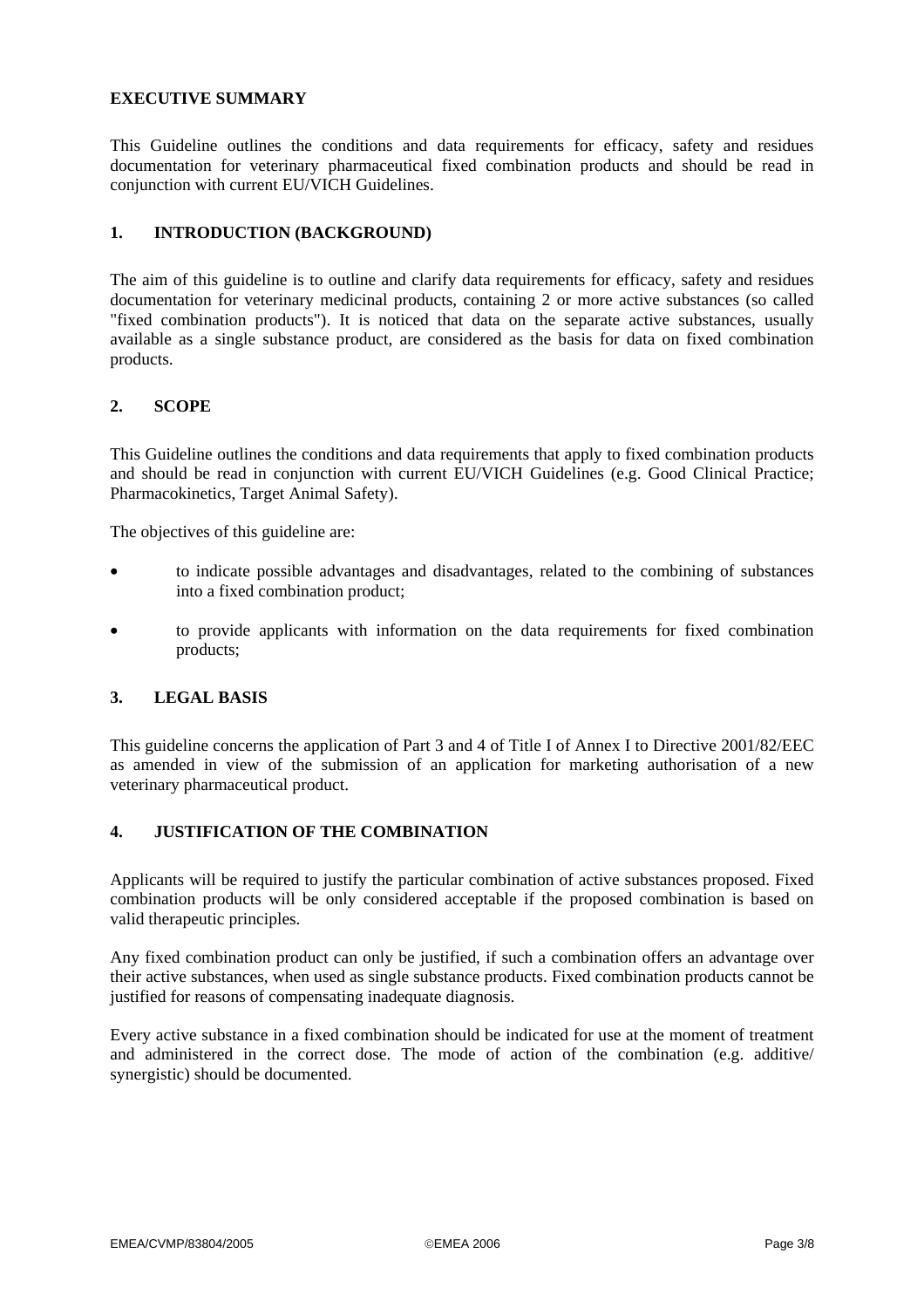## **4.1 Interactions**

In combining substances into a fixed combination product unintended interactions might occur, leading to a lack of activity and/or adverse effects, an active substance may mask the pharmacological effects of another substance, or may increase the toxic effects of one or more substances present in the fixed combination product. The possibility of interactions, *in vitro* as well as *in vivo* pharmacological interaction, between active substances and/or excipients should always be considered and, if necessary, be investigated, documented and justified in a risk-benefit assessment.

## **4.2 Indications**

The indication(s) claimed for a fixed combination product should be such that each active substance contributes to the overall therapeutic effect of the product. The fixed combination product should be formulated so that the dose and the proportion of each active substance are appropriate to all the recommended uses.

### **4.3 Potential Advantages**

Potential advantages of fixed combinations include one of the following:

### 4.3.1 Improvement of activity

At the same dose, the therapeutic effect can be improved by synergistic or additive activity.

In case of a synergistic activity, the effect of one substance is influenced and enhanced by another substance (true therapeutic advantage). This can be the consequence of pharmacodynamic and/or pharmacokinetic interaction.

The extent and duration of activity of a substance can be improved by pharmacokinetic interactions, e.g. if bioavailability/distribution is increased or metabolic inactivation or elimination is reduced by another substance. Combination with a substance, which speeds up the action of another substance of the combination or delays its absorption may also be a rationale.

In case of an additive activity, the pharmacodynamic effect of one substance adds to that of another for the same target and in a more or less linear way, without substances interacting. Substances are interchangeable, without affecting the level of effect.

Tolerance can be improved in combination products, because the dose of individual substances with a narrow margin of safety can be reduced, without affecting the total level of efficacy.

Tolerance can also be improved by the addition of a substance, which has been demonstrated to counteract adverse effects produced by another substance. However, this is only justified if the adverse effect is a serious or commonly occurring one.

### 4.3.2 Broadening of the activity spectrum

Broadening the activity spectrum by combining more than one active substance often relies on the presence of several aetiological factors, which can be diagnosed properly (treatment claims), have been confirmed to occur simultaneously, and are of clinical relevance.

For prevention claims appropriate justification should be provided for the broadening of the activity spectrum.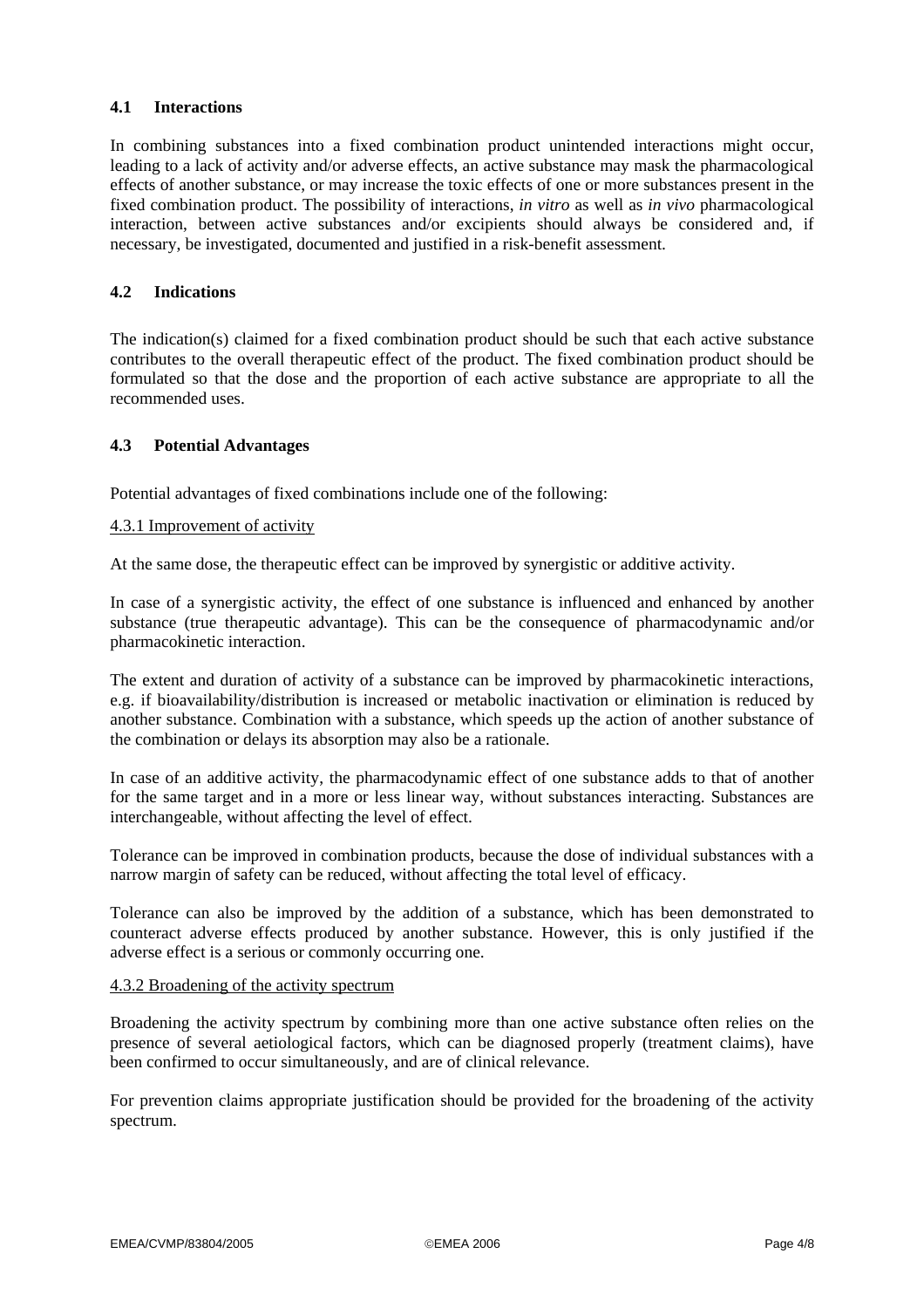### 4.3.3 Use of a combination product versus combined use of single substances

If simultaneous administration of more than one pharmacologically active substance is justified for therapeutical reasons (4.3.1 and 4.3.2), administration as a fixed combination product may offer an advantage in the clinical situation, e.g.

- In fixed combination products the correct quantitative relationship of each active substance has been established ensuring efficacy and accuracy of dosing.
- Fixed combination products may also offer the advantage that possible galenic incompatibility between medicinal products, when used simultaneously as an alternative, can be avoided.
- Fixed combination products can facilitate animal handling (reduction of the total number of tablets/injection sites) as well as owner's compliance.

## **5. RISK-BENEFIT ASSESSMENT**

A risk-benefit assessment addressing safety and efficacy of the combination product should be included in the dossier.

The risk-benefit assessment should determine whether the particular combination of active substances is justified and should assess the potential advantages against the possible disadvantages in the clinical situation, as compared to the use of the single active substances.

A combination of substances with critical dosage ranges or narrow therapeutic indices is unlikely to be suitable in a fixed combination, as it would have a limited range of use and would require precise individual dosing. In particular, such combinations would be unsuitable for certain dose formulations/presentations with limited means of individual dosing e.g. tablets or one-dose presentations.

Each substance of a fixed combination must have documented contribution within the combination. It should be clear that superfluous administration of a substance in a fixed combination product, when administered to animals, is considered inappropriate, even if the substance is considered as safe on the basis of target animal tolerance data and when used as indicated.

## **6. DOSSIER REQUIREMENTS FOR COMBINATION PRODUCTS**

### **6.1 General requirements**

#### **6.1.1 New fixed combination products**

For any new active substance, when included into a fixed combination product, a full dossier in accordance with Article 12(3) of Directive 2001/82/EC as amended by 2004/28/EC, will be required.

For any active substance(s) already used in authorised veterinary medicinal products but not in a combination product, the results of the safety and residue tests, if necessary, and new preclinical and clinical trials with the combination product shall be provided in accordance with Article 13(b) of Directive 2001/82/EC as amended by 2004/28/EC. It shall not be necessary to provide copies of scientific references to each individual active substance. However, if an applicant, based on animal welfare grounds, chooses to submit relevant pharmacological and toxicological data on each individual active substance, in conjunction with the required user safety, residues, preclinical and clinical studies on the fixed combination product, this will be considered as a suitable justification for omitting such data on the combination product.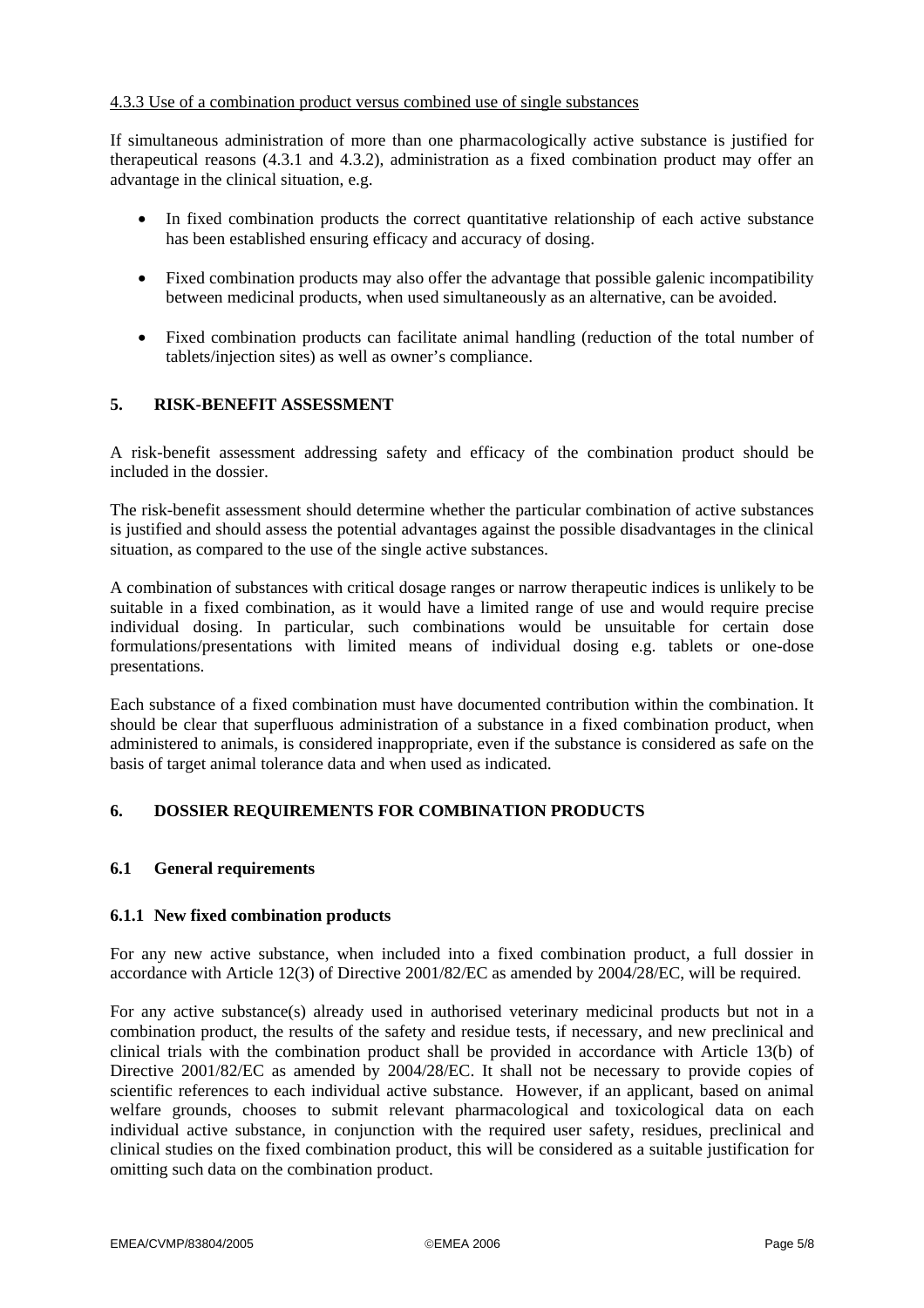Interactions between active substances and/or excipients in the fixed combination product may, however, need to be further investigated in pharmacological/toxicological studies using the final formulation, depending on the type and level of interaction.

### **6.1.2 Combination products that meet the criteria for well established use**

In the case of combination products containing active substances used in authorised veterinary medicinal combination products, appropriate scientific literature shall be provided to demonstrate safety and efficacy in the target species according to Article 13a (1) of Directive 2001/82/EEC as amended.

### **6.1.3 Combination products that meet the criteria for generic application**

If a combination product meets the criteria for a generic product, the rules for generics in Article 13 of Directive 2001/82/EEC as amended apply.

Depending on the pharmaceutical formulation (e.g. differences in excipients) and route of administration, data on residue depletion, where applicable, and on tolerance in the target animal species (e.g. local irritation) may be required.

### **6.2 Specific Requirements**

### **6.2.1 Part 3: Specific requirements for safety and residues documentation**

It is necessary to provide pharmacological data for the combination in order to demonstrate the mode of action and to investigate the possibility of interactions. Any omissions must be justified.

It may also be necessary to provide toxicological data for the combination if there are interactions between the active substances and/or excipients or a possibility of masking toxicity. In all cases where there is a synergistic effect, more detailed toxicological data will be required.

User, environmental and consumer safety of a fixed combination product must be demonstrated. The safety of a combination product should be compared with that of the active substances, when used as single substance products.

User safety studies relating directly to effects on the person administering the product, or any other persons exposed during treatment and after treatment (e.g. children handling animals after treatment), such as skin and eye irritation, sensitisation and inhalation studies, should always be carried out with the final formulation. Therefore, in cases where user safety studies are required, they would be conducted using the fixed combination product and would be part of the dossier. Guidance on user safety studies and user safety assessment is given in the CVMP guideline on user safety for pharmaceutical veterinary medicinal products (EMEA/CVMP/543/03-FINAL).

Environmental Impact Assessment should be targeted at the effects of the combination product. If scientifically justified, data in accordance to VICH phase I and phase II guidelines might be provided for the individual substances only.

For food producing animals the withdrawal periods must be established to ensure consumer safety.

Residues depletion studies for foodstuffs (according to species) must be conducted with the fixed combination/final formulation in accordance with appropriate guidance to establish withdrawal periods. The residues of the pharmacologically active substances and any significant metabolite(s) in the fixed combination product that remain in the animal's body or are excreted in milk, eggs or honey, must be demonstrated by appropriate investigations.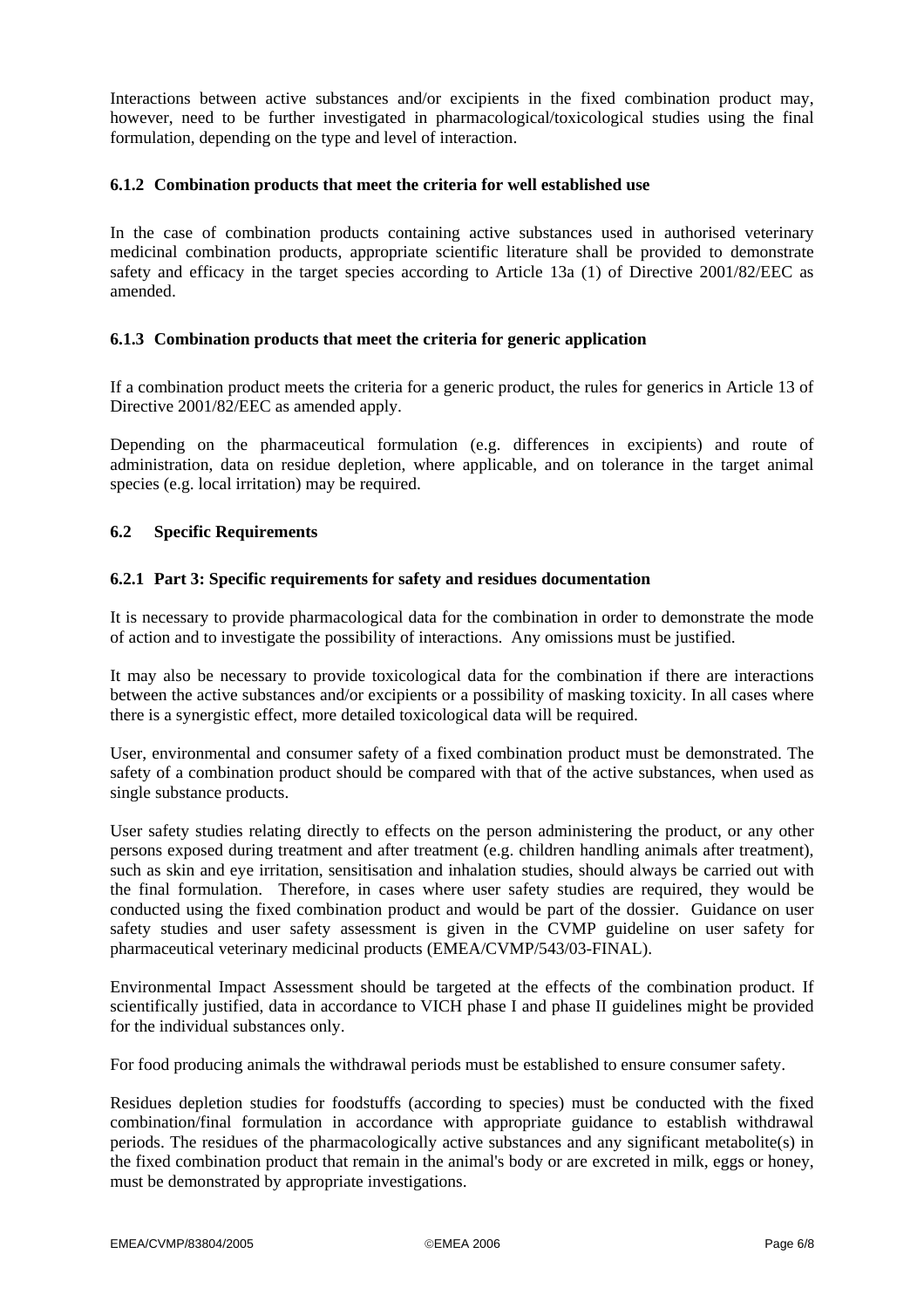In the case of injectable products (intramuscular or subcutaneous) intended for food producing animals, demonstration of residues depletion at injection sites must be submitted.

#### **6.2.2 Part 4: Specific requirements for preclinical and clinical documentation**

Both the efficacy and target animal safety of a fixed combination product should be investigated in the animal species for which the combination product is intended.

#### Preclinical data

It is necessary to provide preclinical data (pharmacokinetic and/or pharmacodynamic) for the combination product to demonstrate its mode of action (e.g. additive/synergistic), investigate possible interactions or clearly establish that interactions do not occur.

In case that pharmacokinetic interactions constitute the rationale for the fixed combination, these interactions should be studied in healthy animals of the target species.

#### Dose-finding

The proposed dosage regime must be justified. If the pharmacological data have clearly demonstrated no interactions between the active substances, justification for the dose selection can be based on data for each individual active substance.

Where the potential advantage of the combination product is based on synergistic or additive activity, several dose combinations for each substance might have to be tested to establish the optimal quantitative relationship between the individual substances in the fixed combination product.

#### Tolerance

Target animal safety testing should include an untreated control or, in the case where an improved tolerance is the rationale for the fixed combination, a reference treatment.

#### Clinical data

Dose confirmation and clinical field studies should always be carried out with the final formulation.

The efficacy and target animal safety of the combination product should be compared with that of the active substances, when used as single substance products.

#### Resistance

For fixed combinations of antimicrobials or antiparasitics an assessment of the potential for the development of resistance will be necessary.